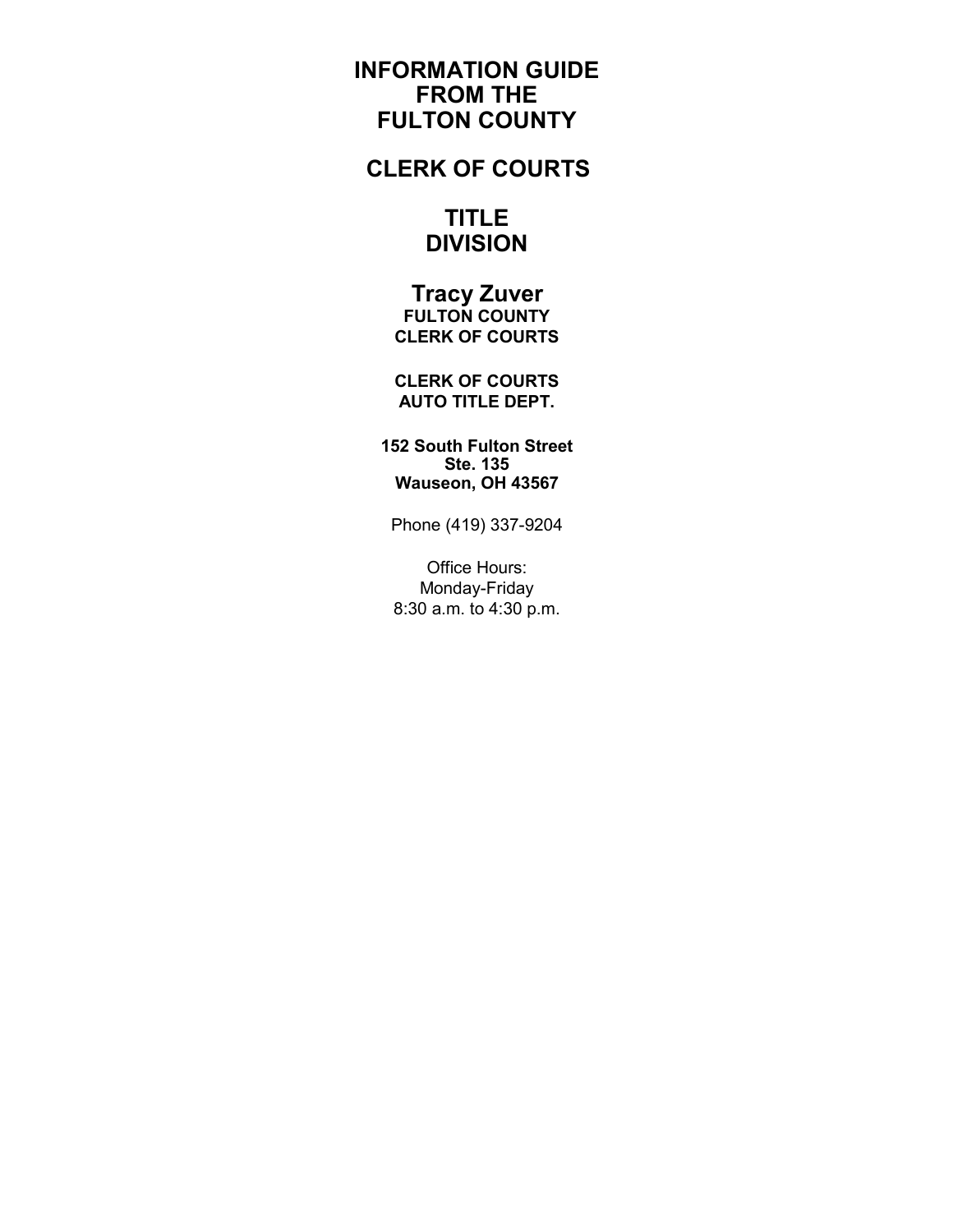# SCENARIO 1

You have moved to Ohio from out of State. You own the vehicle free and clear of any liens and it is titled in your name only. You will need the following:

Original Out of State Title Identification showing Ohio residency Out of State Vehicle Inspection Cash or Check (drawn on Ohio Bank) for the Title Fees

# SCENARIO 2

You have moved from out of State. The title is in more than one name and you are making payments to a lender. You will need the following:

1. Original out of State Title<sup>\*</sup>

2. Anyone whose name is on the title will need to be present. If everyone is not available, a notarized Power of Attorney can be used.

- 3. Identification showing Ohio residency
- 4. Out of State Vehicle Inspection
- 5. Cash or Check (drawn on Ohio Bank) for the Title Fees

# SCENARIO 3

You have moved from out of State and have leased vehicle. You will need the following:

- 1. Original Out of State Title in the Lease Company's name\*
- 2. Notarized Power of Attorney from Lease Company allowing you to sign for them
- 3. Out of State Vehicle Inspection
- 4. Identification showing Ohio residency
- 5. Cash or Check (drawn on Ohio Bank) for the Title Fees

# SCENARIO 4

You have purchased a vehicle from an individual who lives in Ohio. You will need the following:

- 1. The Original Ohio Title with the top half of the back filled out by the seller and notarized.
- 2. Identification showing Ohio residency
- 3. Cash or Check (drawn on Ohio bank) for sales tax and title fees

# SCENARIO 5

You have purchased a used vehicle from an individual in another state. You will need the following:

1. The original title from the state the seller lives in. The assignment must be complete and if the title document has a space for a Notary Public, it must be notarized.

- 2. Out of State vehicle inspection
- 3. Appropriate mileage affidavit
- 4. Identification showing Ohio residency

# SCENARIO 6

You have purchased a new vehicle from an out of state dealer. You will need the following:

Manufacturer's Certificate of Origin (MCO) from the Dealer A Bill of Sale Federal Odometer Statement Identification showing Ohio residency Cash, Money Order or Check (drawn on Ohio Bank) for taxes and Title Fees. Proof of any tax paid out of state.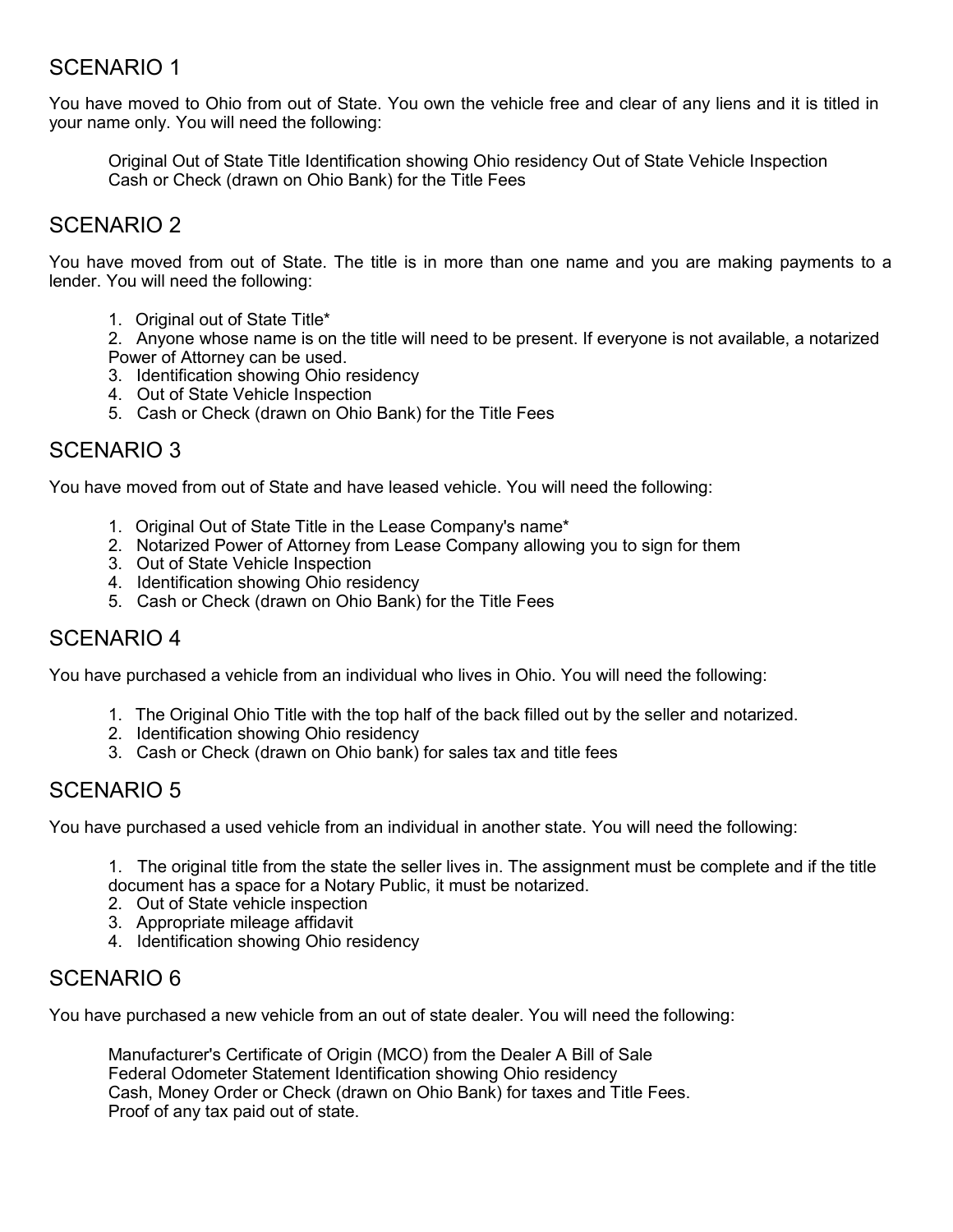# SCENARIO 7

You have purchased a used vehicle from a dealer in another state. You will need the following:

- 1. The out of state title signed over to you from the dealer where you purchased the vehicle
- 2. Bill of Sale
- 3. Federal Odometer Statement (if vehicle is less than 10 years old)
- 4. Out of State Vehicle Inspection
- 5. Identification showing Ohio residency
- 6. Cash, Money Order or Check (drawn on Ohio Bank)

*\*If you do not have the Original Title in your possession, bring your Lienholder/ Lease Company name, address and account number to the Title Bureau. We will send a written request for the documents.*

### **AUTOMOBILE TITLE INFORMATION**

#### COUNTY RESIDENCE

• State I.D. or Ohio License required.

#### WHEN YOU BUY A CAR

• Never make any alterations or erasures on a Certificate of Title: if this is done, the Title becomes null and void and a replacement title will have to be obtained. Do not fill in any part of the assignment or application on the reverse side of the Title unless it is done in the presence of a Notary Public or other duly authorized officer with power to administer oaths. All signatures must be Notarized.

- If two names are to appear on the Title, both signatures are required for all transactions in the State of Ohio.
- It is required that a State I.D. or Ohio License be presented to the Title Bureau at time of transfer.
- Your Certificate of Title must be procured 'within 30 days after the assignment or you will be subject
- to the late fee of \$5.00 which must be paid at the time the title is issued.

• Always make a physical inspection of any automobile you buy, checking the Serial Number to see if it corresponds with the Serial Number on your Certificate of Title. A Federal Odometer Statement is required for vehicles less than 10 years old.

#### WHEN YOU SELL YOUR CAR

• Do not execute the assignment on the reverse side of the Certificate of Title until bonafide sale has been made. Make certain that the buyer's full name and address is inserted before you sign the assignment. Initials are not acceptable. Use full legal name, no "nicknames."

• The seller must provide a Federal Odometer Statement.

#### MEMORANDUM CERTIFICATE

• You cannot transfer ownership of an automobile with the Memorandum Certificate of Title (white copy). It is issued only for the purpose of obtaining License Plates when the original title is held by the lienholder.

## DUPLICATE TITLE

• If the original title is lost, stolen or destroyed, you may obtain a Duplicate Certificate of Title. If, after issuance of the Duplicate, the Original is recovered, the Original must be returned to The Auto Title office for cancellation.

### WHEN YOU HAVE A MORTGAGE ON YOUR CAR

• If you apply for a loan using your car as collateral, always insist upon getting a Memorandum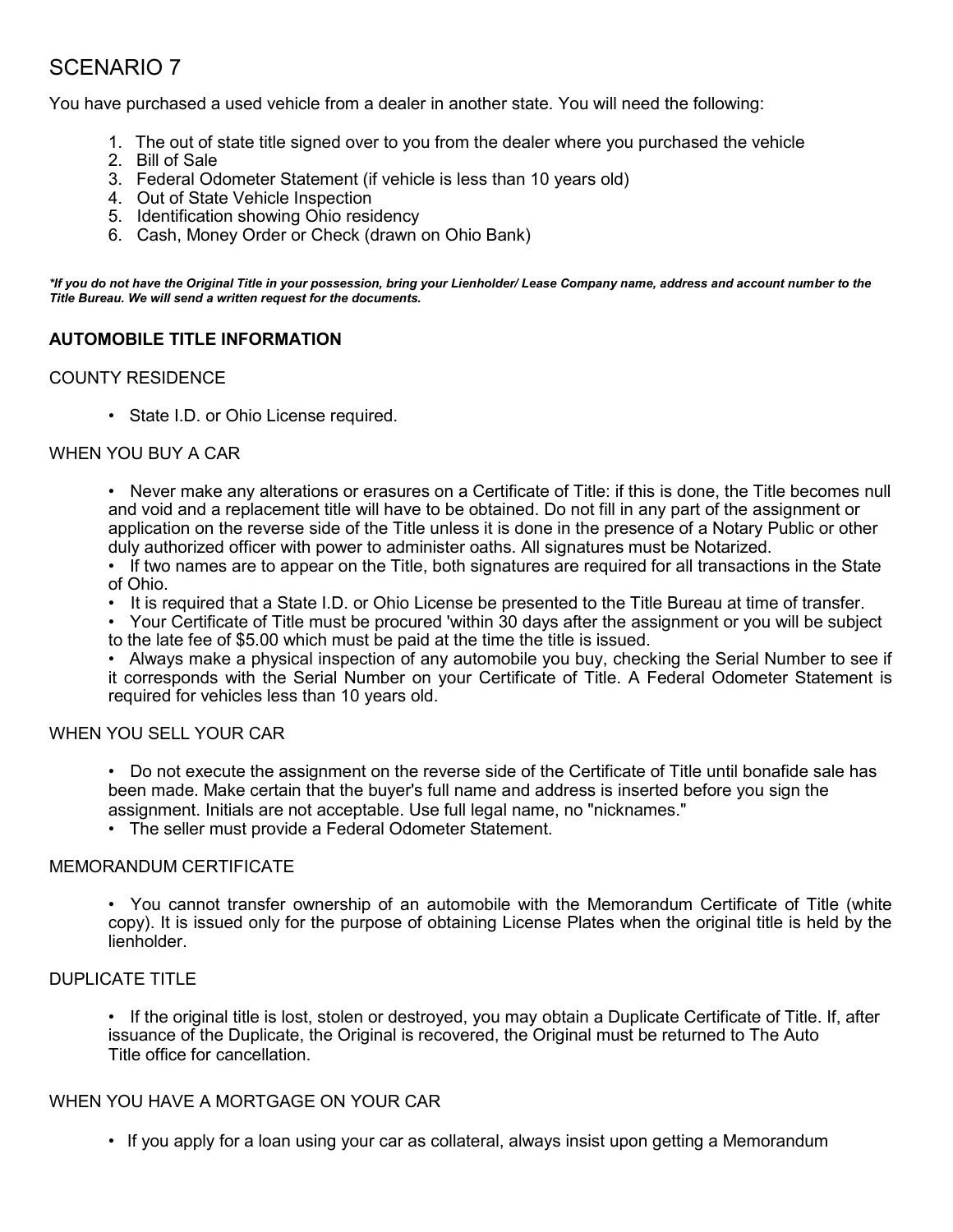Certificate of Title with which you can obtain license plates.

• Upon satisfaction of your mortgage, you should receive the original certificate of title from the bank or finance company, properly stamped "paid" and the lien canceled by the Clerk of Courts. If your lienholder held an electronic title for your vehicle, you will receive a notice from them and then you must apply for a replacement title at the Title office.

## **TRAILERS**

• A Certificate of Title is not required on any Utility Trailer weighing less than 4,000 pounds. To obtain license plates you must get a weight card from a license bureau and have the trailer weighed. • Commercial Trailers or Semi-trailers weighing in excess of 4,000 pounds must have a Certificate of Title. To sell, transfer or mortgage such trailers the Certificate of Title must be presented.

### MOTOR HOME

• To convert a van to a motor home or after installation of a camping unit on your pick-up truck you must record this "Body Change" with your Clerk of Courts. Both original titles for the Truck Camper & Pick Up Truck must be presented for this change.

#### MANUFACTURED HOME

• The owner of a manufactured home is required to obtain a Certificate of Title. Before transferring ownership, all manufactured home titles must have a tax approval stamp from the County Treasurer and a conveyance stamp from the County Auditor, in the county where the manufactured home is located. The tax stamp is given by the Treasurer after all manufactured home taxes are paid for the year. The conveyance stamp is given after a conveyance fee of \$4.00 per thousand, based on purchase price, is paid to the Auditor. Since 2000, manufactured homes are taxed like real estate and no sales tax is charged when the title is issued.

#### SALVAGE VEHICLE

• When you dismantle, destroy or change the character of your car so that it no longer is a complete car, you must surrender your Certificate of Title to the Clerk of Courts for cancellation.

• When you sell your car to a Salvage Dealer, you must surrender your Certificate of Title to that dealer with the assignment (on the back of the Title) completely executed.

• To convert a Salvage Title to a Regular Title, and inspection must be made by the State Highway Patrol. A fee of \$50.00 is charged. The application for the inspection may be obtained at the License Bureau.

#### OUT OF STATE VEHICLE INSPECTION

• Any vehicle transferred from out-of-state to an Ohio title must be physically inspected by an authorized car dealer in Ohio or any Deputy Registrar. The customer pays the inspection fee to the Inspector and \$1.50 at the Title Office when the Ohio title is issued.

#### POWER OF ATTORNEY

• No person can sign for you without a Notarized Power of Attorney Form. This Power of Attorney is attached to our files and becomes a part thereof. The forms are available at the Title Bureau.

#### SECURITY AGREEMENT/ MORTGAGE PAPER

• The Security Agreement is the loan papers that you signed agreeing to make payments to the lender. Your payment book is not acceptable.

### **WATERCRAFT TITLE INFORMATION**

BUYING A BOAT OR MOTOR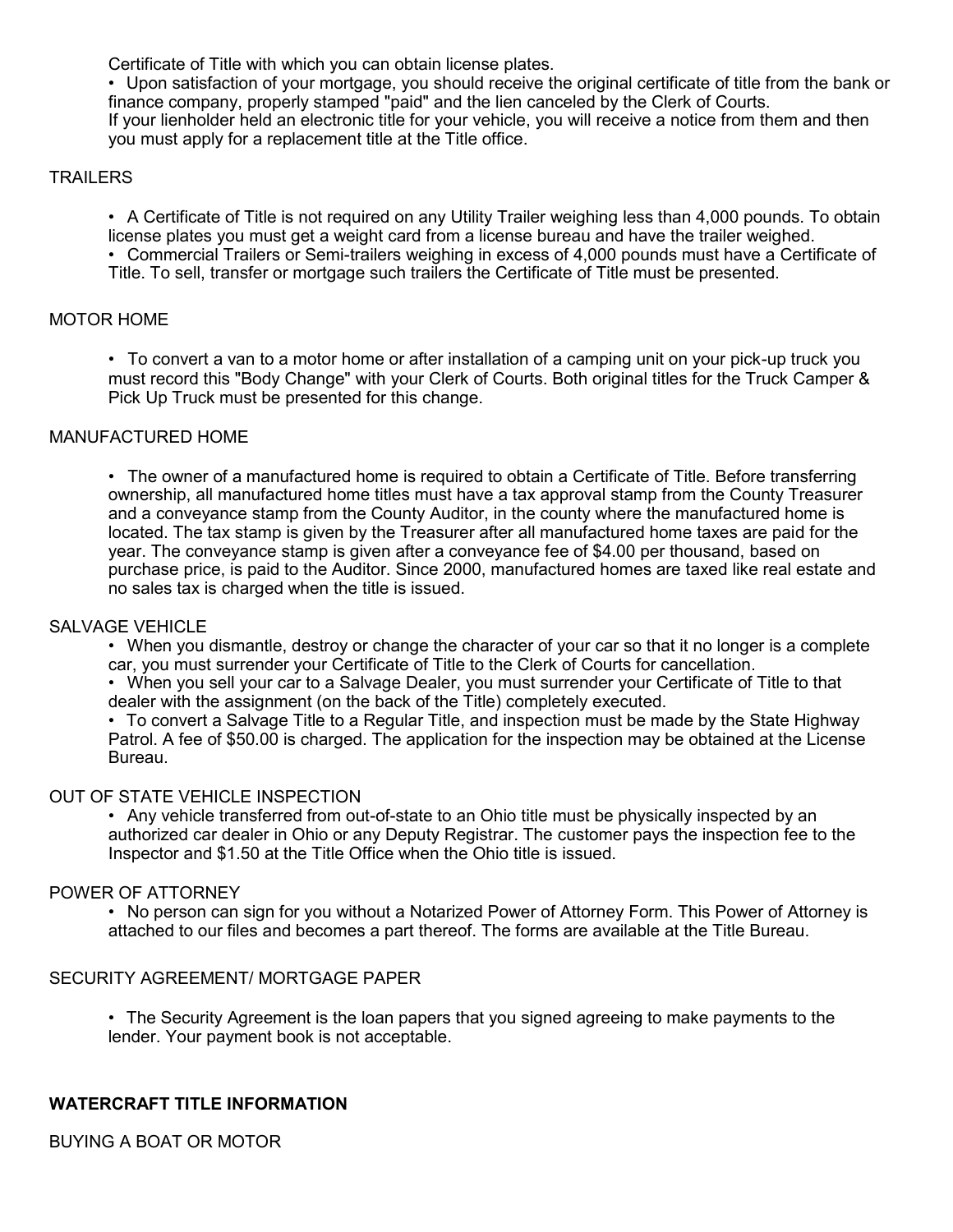• A Certificate of Title is required on all boats 14 feet long or greater and all outboard motors 10 H.P. or greater. A canoe or kayak is exempt.

• Before purchasing a boat or motor be sure the seller has the Certificate of Title.

• The seller is also required to assign the Ohio Watercraft Registration card to you. No registration is required for outboard motors.

#### TRANSFER OF TITLE

• Your titles will be issued to you by the Clerk of Courts.

• Do not accept the titles from the seller until he has his signature notarized and your name is shown as buyer.

#### SELLING A BOAT OR MOTOR

• Do not execute the assignment on the reverse side of the Certificate of Title until a bonafide sale has been made. Make certain that the buyer's correct full name and address is inserted before you sign the assignment. Initials are not acceptable.

• You must have your signature notarized.

• If you do not have a Title for your boat or motor and have owned the boat or motor prior to October

10, 1963, your Clerk of Courts may issue a Title to you based on your registration or sworn statement.

### HULL IDENTIFICATION NUMBER

• Federal Boating Acts require all boats manufactured after November, 1972 to show a Hull Identification Number (Serial Number) of not less than 12 characters.

• If you have a 1973 or newer model boat, compare the H.I.N. with the number of your Title. If they differ, make a pencil tracing of number and present tracing and Title to your Clerk of Courts for Title correction.

#### SERIAL NUMBERS

• If there is no manufacturer's serial number, or if the manufacturer's serial number has been removed, a serial number must be affixed to the boat or motor before a Certificate of Title can be issued.

• Application for serial number is made to the Division of Watercraft. Forms may be obtained at your County Clerk's Auto Title office

### REGISTRATION

• To renew or to apply for a new Watercraft Registration you must present your Certificate of Title to the Boat Registrar.

## FEES FOR TITLE SERVICE

• Section 4505.09 of the revised code directs the Clerk of Courts to collect the following fees for automobile service: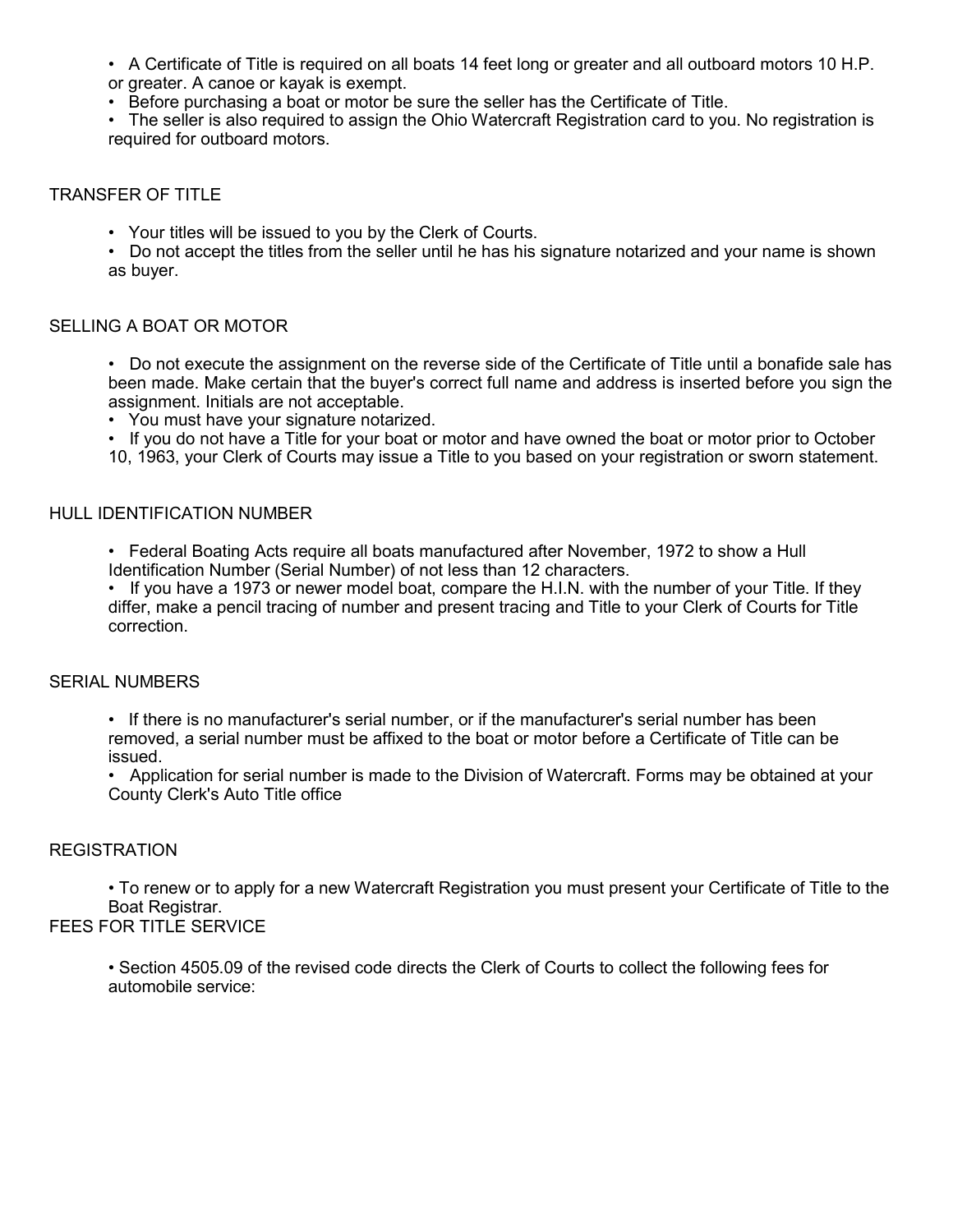| <b>Certificate of Title</b> | \$15.00 |
|-----------------------------|---------|
| <b>Duplicate Title</b>      | \$15.00 |
| <b>Memorandum Title</b>     | \$5.00  |
| Duplicate Memorandum        | \$5.00  |
| Cancellation of Lien        | N.C.    |
| <b>Physical Inspection</b>  | \$1.50  |
| Late Fee                    | \$5.00  |
| Notary Fee (each)           | \$1.00  |
| Boat Cert. of Title         | \$15.00 |
| <b>Boat Memorandum</b>      | \$5.00  |
| <b>Boat Duplicate Title</b> | \$15.00 |
| Salvage Title               | \$4.00  |
| Photocopies                 | \$1.00  |
| Certified copies            | \$2.00  |
| Title Search                | \$5.00  |

## USE TAX

• A 6% Use Tax must be paid by a resident of Ohio when he purchases a motor vehicle outside of the State of Ohio. This applies to the purchase of any motor vehicle either for use or storage in Ohio. If the tax had been paid out of state at the time of purchase then the customer must furnish the Title Office with proof that the tax had been paid and we would only collect the difference in the tax if any is due.

# SALES TAX

• The Ohio State Legislature enacted a Sales Tax Law (effective 5-21-51) on a casual sale of any motor vehicle. Sales Tax rate is 7.25% in Fulton County.

• Effective August 1, 1981 -all boats and motors became taxable the same as motor vehicles.

# HOW TO PAY FOR TITLE FEES AND TAXES

• Section 4505.06 O.R.C. requires that the Ohio Sales Tax and Use Tax must be paid in CASH, CERTIFIED CHECK, DRAFT OR MONEY ORDER TO THE Clerk of Courts before an application for an automobile title can be accepted. The Clerk of Courts is required to administer this law and collect this tax for the State of Ohio.

### **4505.031 MINORS DISPOSING OF OR ACQUIRING MOTOR VEHICLES**

• No minor under eighteen years of age shall sell or otherwise dispose of a motor vehicle or purchase or otherwise acquire a motor vehicle unless the application for a certificate of title is accompanied by a form prescribed by the registrar of motor vehicles and signed by one of the minor's parents, his guardian, or other person having custody of the minor authorizing the sale, disposition, purchase, or acquisition of the motor vehicle. Form must be notarized.

### **CHANGE OF NAME**

• If your name changed through marriage or court proceedings, the name on your Certificate of Title cannot be changed. There is no authority in the law to issue a new title in your new name for the same vehicle.